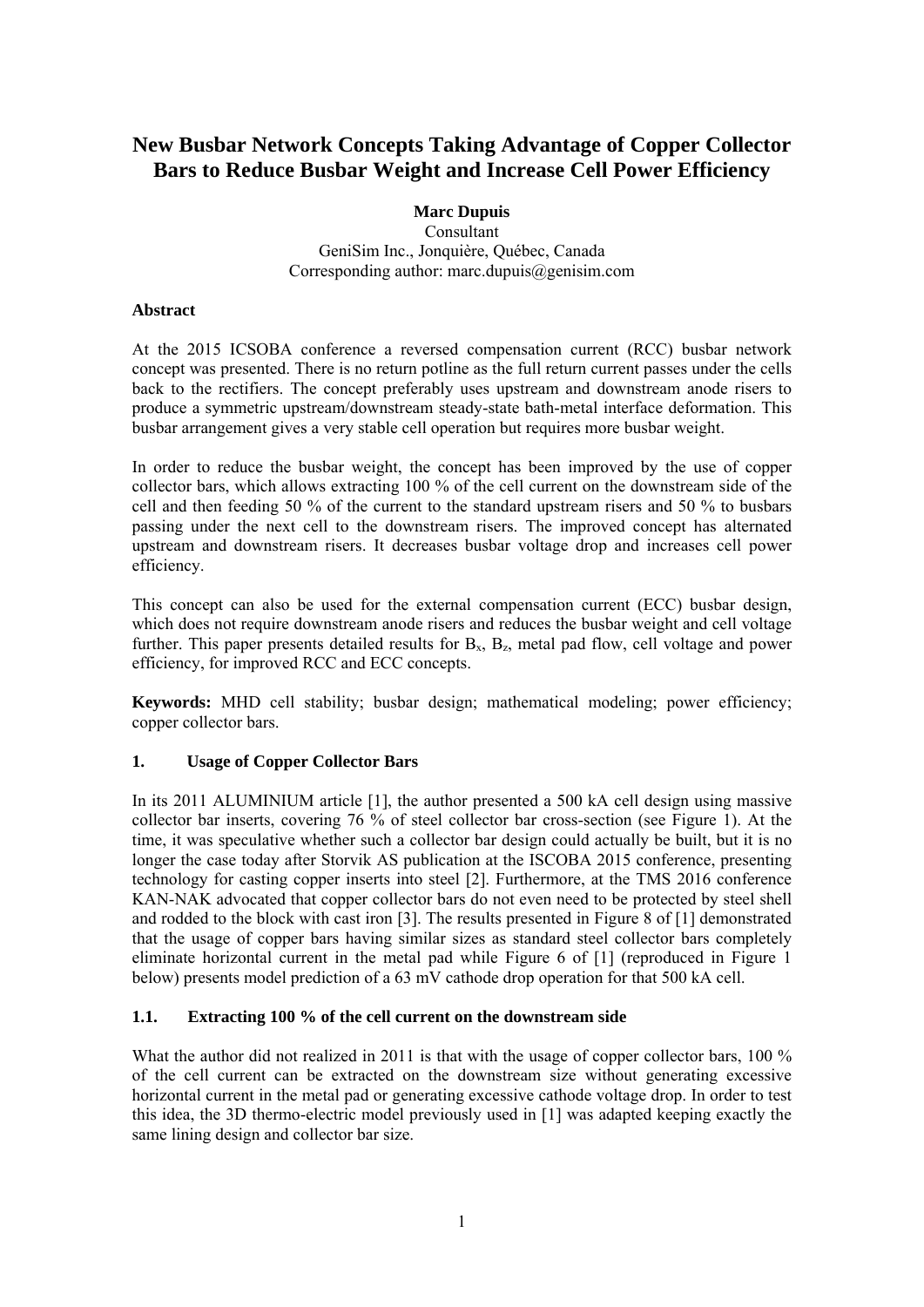

**Figure 1. Thermo-electro-mechanical model with copper cross-section shown (left) and predicted cathode voltage drop (right from [1]).** 

The cell has now a single collector bar across the whole width of the pot. In the model, the carbon-cast iron contact resistances of 4  $\mu\Omega$ m<sup>2</sup> for the vertical interface and 8  $\mu\Omega$ m<sup>2</sup> for the horizontal interface were used. The resulting calculated current density when all the current is extracted from the downstream side is presented in Figure 2.



**Figure 2. Thermo-electric model with current density in the whole domain (left) and in the metal pad only (right).** 

With that size of collector bars, the resulting horizontal current density in the metal pad has the same order of magnitude that the one obtained when using a standard steel collector bar designs. Figure 3 presents the predicted corresponding cathode voltage drop and temperature.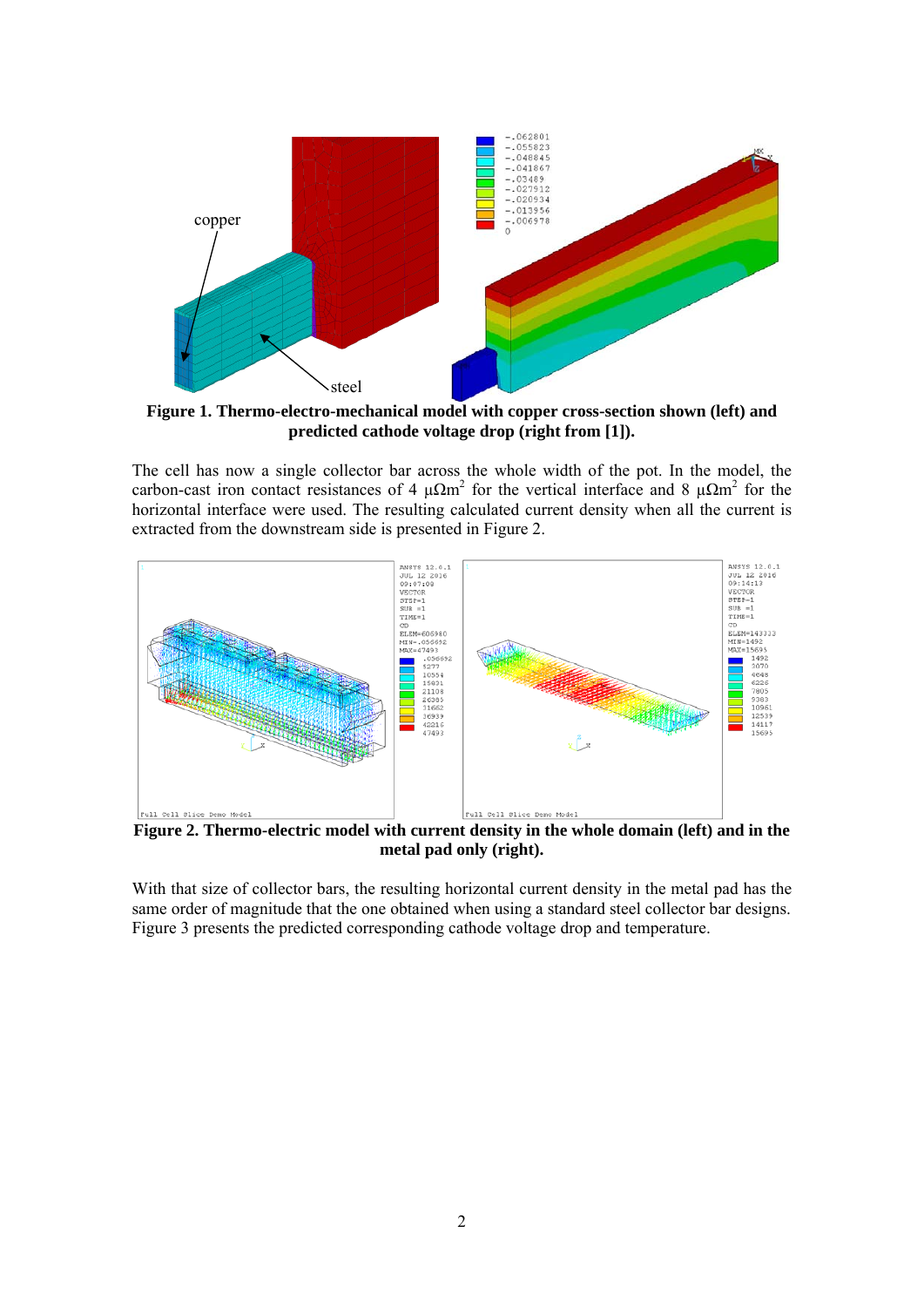

**Figure 3. Thermo-electric model voltage drop (left) and temperature (right).** 

The cathode voltage drop is predicted to be 174 mV which is still a very low value despite the fact that now 100 % of the current is exiting the cell on the downstream side. Those results have been confirmed by MHD-Valdis model of the same configuration as part of the MHD cell stability study. Figure 4 shows the metal pad and cathode surface current density calculated by MHD-Valdis.



**Figure 4. Current density calculated with MHD-Valdis. Contours: current density entering the cathode block. Arrows: Horizontal current density in the metal pad.** 

#### **2. Busbar Network Designs Taking Advantage of 100 % Downstream Cell Current Extraction**

## **2.1. Reversed compensation current (RCC) busbar network case**

The initial RCC busbar network concept introduced at the last ICSOBA conference [4] is based on the usage of compensation busbar passing under the cells carrying 100 % of the cell line current but in the opposite direction. This introduces the option of building a smelter with a single potroom containing a single row of cells as the current can be returned to the rectifiers by the RCC busbar.

It was also discussed that that single innovation is producing very stable cell designs at any cell size and amperage as RCC compensation systematically generates a magnetic field in the metal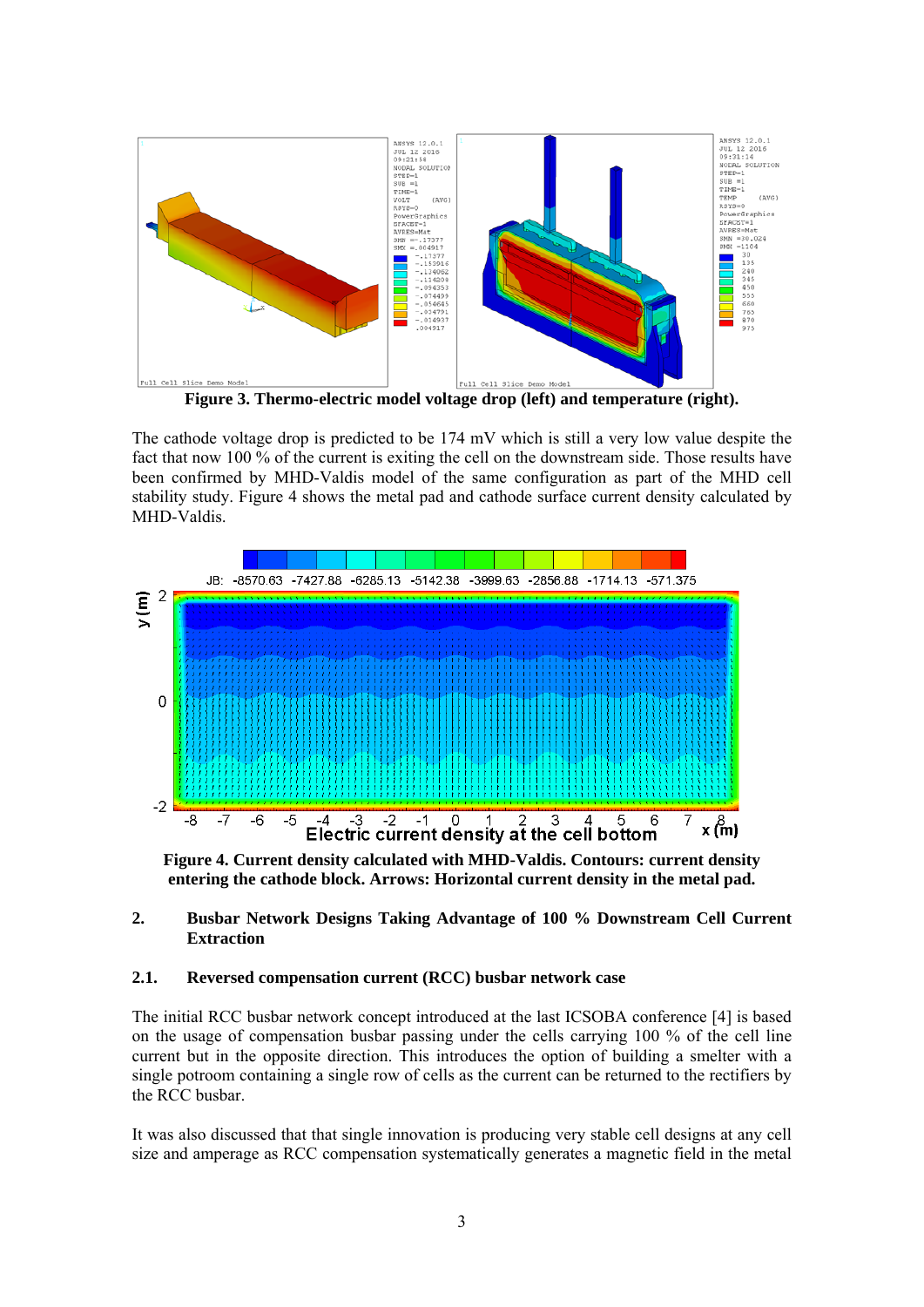pad having a very small vertical components  $(B_z)$ . Unfortunately using RCC without any other changes generated very asymmetric upstream/downstream steady-state bath-metal interface deformation (see Figure 11 of [4]).

In order to eliminate that potentially operational problem, a second innovation was introduced in [4], the usage of downstream risers. The introduction of such downstream risers corrects the shift in the longitudinal magnetic field component  $(B_x)$  generated by the RCC and produces a symmetric upstream/downstream steady-state bath-metal interface deformation.

Figure 5 shows one of the two possible busbar configurations using both RCC and downstream risers as proposed in [4]. In this busbar configuration, the current, coming from the downstream side of the cell, is going to the usual anode risers located on the upstream side of the next cell while the current coming from the upstream side of the cell is passing under that cell and the next cell to feed the new anode risers located on the downstream side of that next cell.



**Figure 5. Original RCC busbar network concept with downstream risers [4].** 

While addressing all the MHD related design criteria for any cell size and amperage, the above configuration does require more busbar weight than existing busbar network designs. By taking advantage of the fact that with the usage of copper collector bars 100 % of the cell current can now exit on the downstream side of the cell, a new weight optimized RCC busbar network concept with downstream risers was developed. As in the first design, 50 % of the anode current is fed from the usual anode risers located on the upstream side and the other 50% is fed from the new anode risers located on the downstream side; but this time those risers are used in alternation, so they no longer face each other as it can be seen in Figure 6.

It can be noticed that the compensation busbars passing under the cell were not changed as that configuration produced the quite acceptable  $B_x$  and  $B_z$  components of the magnetic field presented in Figure 7. Other locations of the compensation busbar could be investigated.

That magnetic field combines with the current density field already presented in Figure 4 to produce the steady-state bath-metal interface deformation and metal pad steady state metal flow velocity field presented in Figure 8. The metal flow velocity field is quite unique to this new busbar configuration. It is characterized by multiple zones of higher speed below the center channel that would be obvious places to locate the point breaker feeders (PBF). That type of metal pad flow field should contribute to reduce the sludge accumulation under those PBF.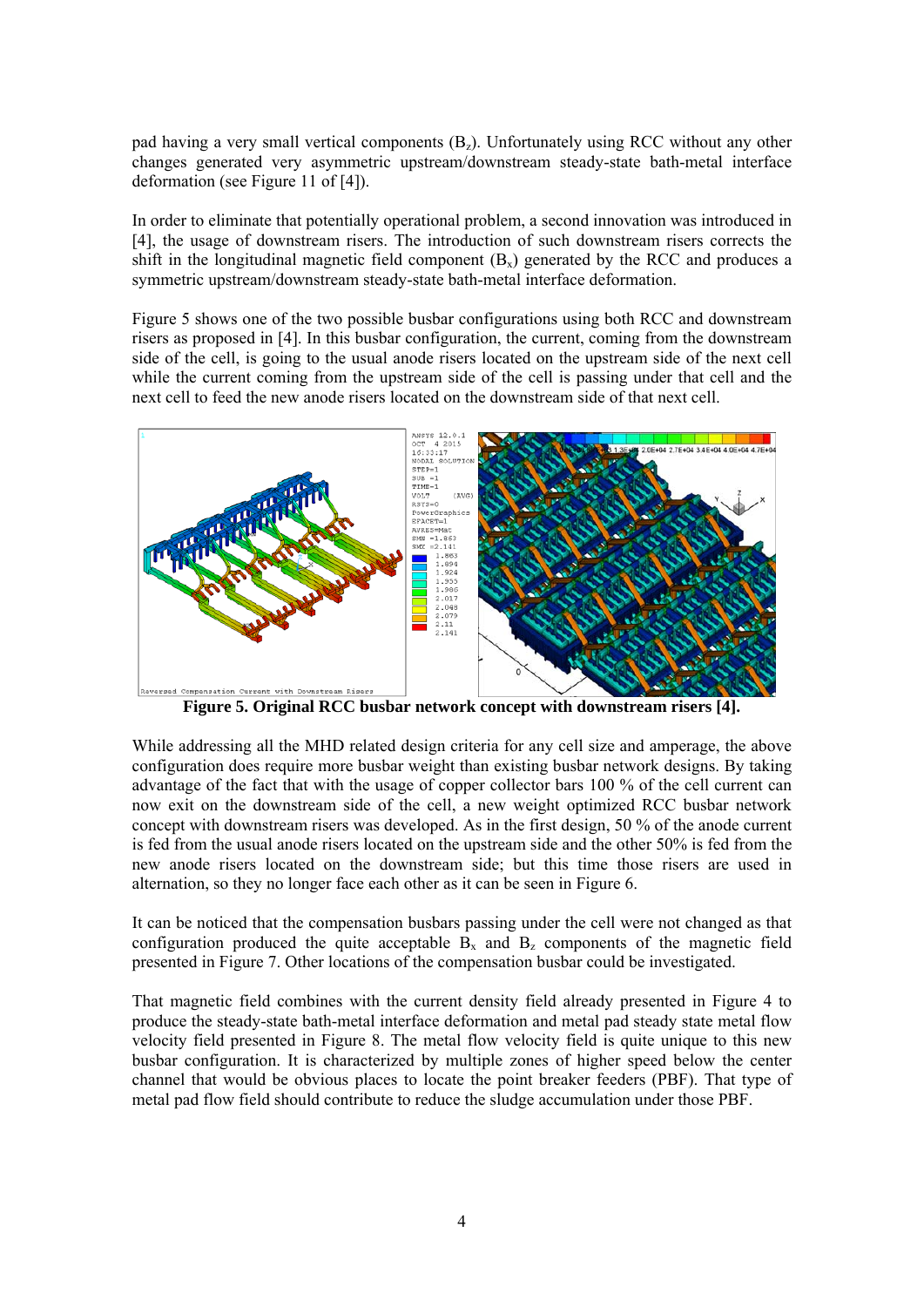

**Figure 8. Corresponding steady-state bath-metal interface deformation and steady-state metal pad flow velocity field.** 

As for the cell energy consumption of that cell design with that new RCC busbar configuration and that new cathode design, the 500 kA cell presented in [1] that was the starting point of the current new cell design was predicted to operate at 12.1 kWh/kg (not reported in [1]) with its 87 mV cathode drop, its 265 mV anode drop and its 310 mV busbar drop (not reported in [1]). As previously presented, by extracting 100 % of the cell current on the downstream side without increasing the copper collector bar size, the cathode voltage drop is expected to increase to 174 mV. When using a similar busbar weight, the external busbar drop of the revised RCC is expected to be very similar to the ECC external busbar drop used in [1] so no adjustment is required for that external ohmic component. This means that that 500 kA cell with copper collector bars extracting 100 % of its current on the downstream side and using this revised alternating anode risers RCC busbar configuration is predicted to run at 12.4 kWh/kg while operating at the same 3.5 cm ACD reported in [1].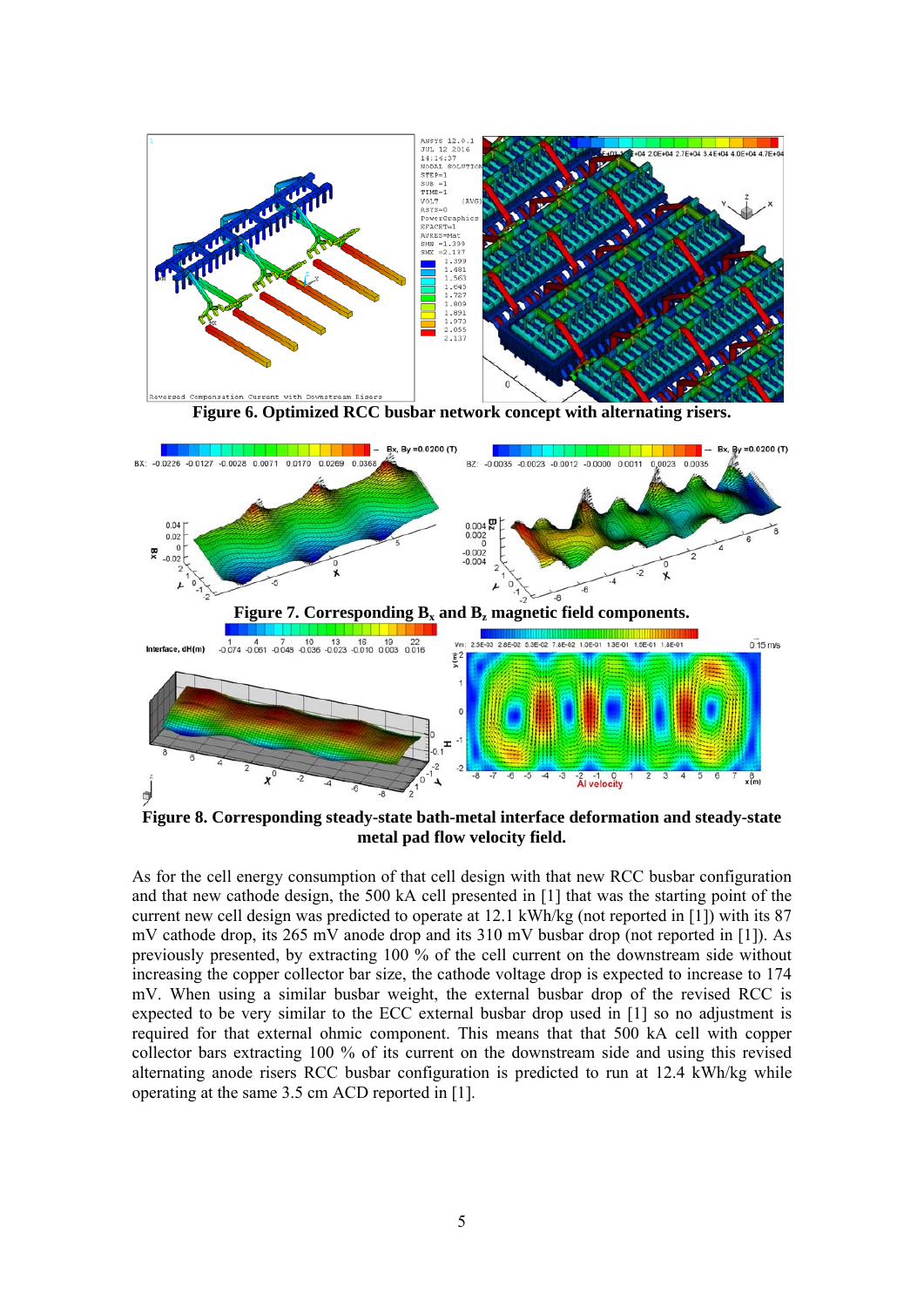#### **2.2. External compensation current (ECC) busbar network**

While the idea of taking advantage of copper collector bars to extract 100% of the cell current on its downstream side came to the author as a way to reduce of busbar weight of its original RCC busbar configuration, it so happen that the same idea is easily applicable to existing ECC busbar configurations as well. Figure 9 presents such an ECC busbar configuration.



**Figure 9. ECC busbar network concept with 100 % downstream side current exit.** 

The optimization of the busbar network is very simple as there is only one busbar component, so the resulting 180 mV of external busbar drop and busbar weight depend only on the choice of the busbar current density. The metal pad current density is not affected by the change of busbar network configuration from RCC to ECC as both are perfectly balanced and each are using components pulling the current from groups of four cathode blocks, so Figure 4 results stand for this ECC busbar configuration as well.

The resulting magnetic field depends on the current and location of the two compensation busbars and the location of the return line as it was the case for the results presented in Figure 2 of [1]. The magnetic field presented in Figure 10 was obtained without moving the location of the return line. The corresponding steady-state bath-metal interface deformation and metal pad steady-state metal flow velocity field are presented in Figure 11.



**Figure 10.**  $B_x$  and  $B_z$  magnetic field components for ECC.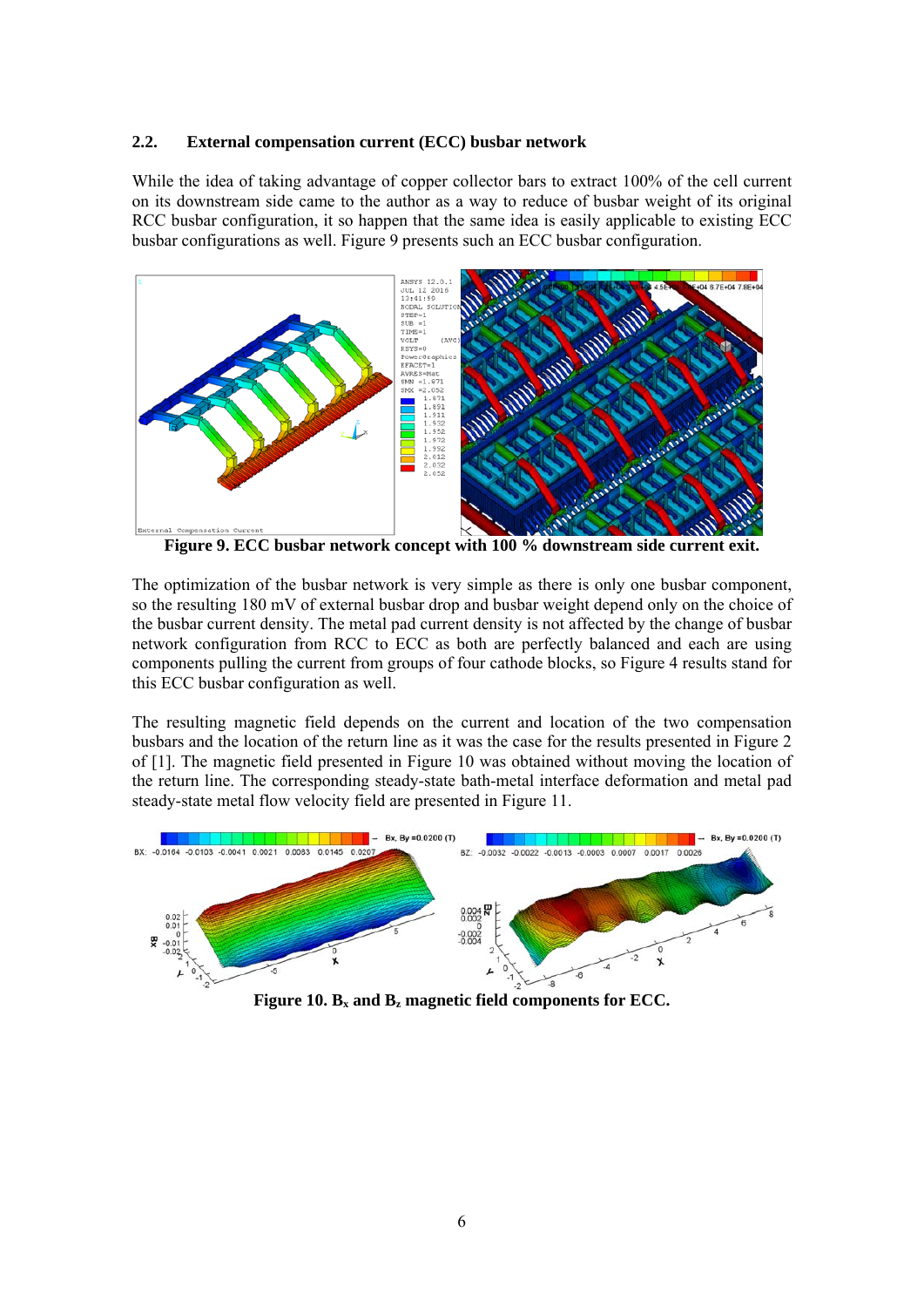

**Figure 11. Steady-state bath-metal interface deformation and steady-state metal pad flow velocity field for ECC.** 

As compared to the previous RCC busbar network case, the change of the predicted cell energy consumption depends only on the change of the external busbar voltage drop as the cell design remained exactly the same. Assuming a reduction of 130 mV of the external busbar drop, the corresponding reduction of the cell energy consumption is 0.4 kWh/kg so that 500 kA cell with copper collector bars extracting 100 % of its current on the downstream side and using ECC busbar configuration is predicted to operate at 12 kWh/kg while operating at the same 3.5 cm ACD reported in [1].

A revised calculation was done using 3.2 cm of ACD instead of 3.5 cm as since 2011, indications are that ACD has been reduced further in low energy consumption cell prototypes. At an ACD of 3.2 cm, the predicted cell energy consumption is calculated to decrease to 11.7 kWh/kg Al.

## **3. Conclusions**

The results presented demonstrated that the usage of copper collector bars with similar sizes as standard steel collector bars can be used to extract 100 % of the cell current on the cell downstream size without generating excessive horizontal current in the metal pad or generating excessive cathode voltage drop.

A 500 kA cell with copper collector bars extracting 100 % of its current on the downstream side and using a revised alternating anode risers RCC busbar configuration is predicted to be MHD stable and to run at 12.4 kWh/kg while operating at 3.5 cm ACD and  $0.8$  A/cm<sup>2</sup> of anode current density.

From [4] it can be extrapolated that a 740 kA or a 1500 kA cell with copper collector bars extracting 100 % of its current on the downstream side and using the same type of revised alternating anode risers RCC busbar configuration would work equally well at the same level of power efficiency.

A 500 kA cell with copper collector bars extracting 100 % of its current on the downstream side and using a revised ECC busbar configuration is predicted to be MHD stable and to run at 12 kWh/kg while operating at 3.5 cm ACD or 11.7 kWh/kg while operating at 3.2 cm ACD and 0.8  $A/cm<sup>2</sup>$  of anode current density.

# **4. References**

1. M. Dupuis and V. Bojarevics, Retrofit of a 500 kA cell design into a 600 kA cell design, *ALUMINIUM 87(1/2)*, 2011, 52-55.